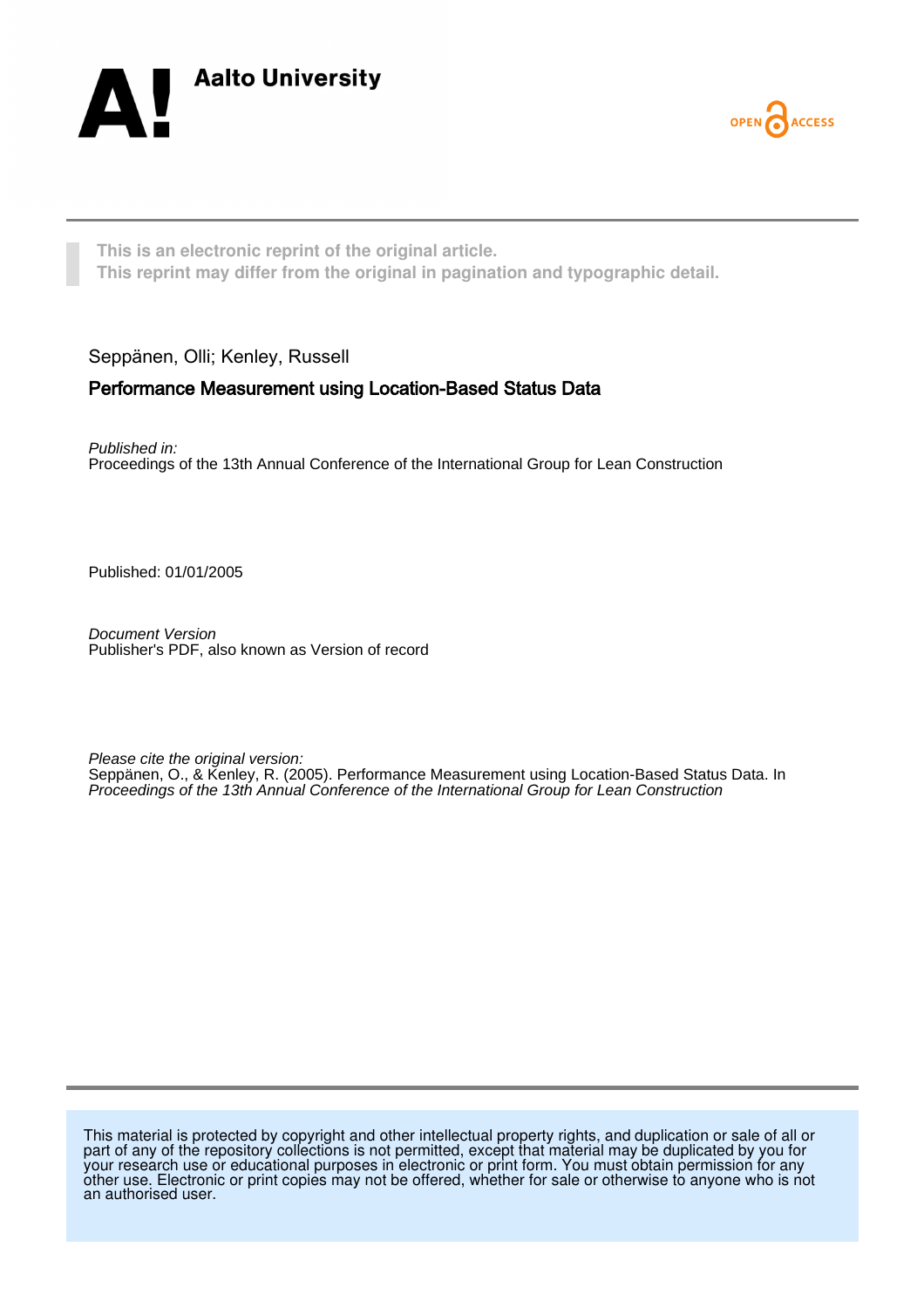See discussions, stats, and author profiles for this publication at: [https://www.researchgate.net/publication/228367623](https://www.researchgate.net/publication/228367623_Performance_measurement_using_location-based_status_data?enrichId=rgreq-7d77529c3fe32bd5a55ccbb1b3416789-XXX&enrichSource=Y292ZXJQYWdlOzIyODM2NzYyMztBUzo5OTkyNjUwMzU5MTk0NEAxNDAwODM1NzQ0MzM3&el=1_x_2)

# Performance [measurement](https://www.researchgate.net/publication/228367623_Performance_measurement_using_location-based_status_data?enrichId=rgreq-7d77529c3fe32bd5a55ccbb1b3416789-XXX&enrichSource=Y292ZXJQYWdlOzIyODM2NzYyMztBUzo5OTkyNjUwMzU5MTk0NEAxNDAwODM1NzQ0MzM3&el=1_x_3) using locationbased status data

**Article** · September 2005

| <b>CITATIONS</b><br>5 |                                                                                          | <b>READS</b><br>18 |                                                                                                                           |
|-----------------------|------------------------------------------------------------------------------------------|--------------------|---------------------------------------------------------------------------------------------------------------------------|
| 2 authors:            |                                                                                          |                    |                                                                                                                           |
|                       | Olli Seppänen<br>Aalto University<br>34 PUBLICATIONS 150 CITATIONS<br><b>SEE PROFILE</b> |                    | <b>Russell Kenley</b><br>Swinburne University of Technology<br><b>61 PUBLICATIONS 547 CITATIONS</b><br><b>SEE PROFILE</b> |

**Some of the authors of this publication are also working on these related projects:**



New view at construction logistics View [project](https://www.researchgate.net/project/New-view-at-construction-logistics?enrichId=rgreq-7d77529c3fe32bd5a55ccbb1b3416789-XXX&enrichSource=Y292ZXJQYWdlOzIyODM2NzYyMztBUzo5OTkyNjUwMzU5MTk0NEAxNDAwODM1NzQ0MzM3&el=1_x_9)



Lean Design Management and Scheduling View [project](https://www.researchgate.net/project/Lean-Design-Management-and-Scheduling?enrichId=rgreq-7d77529c3fe32bd5a55ccbb1b3416789-XXX&enrichSource=Y292ZXJQYWdlOzIyODM2NzYyMztBUzo5OTkyNjUwMzU5MTk0NEAxNDAwODM1NzQ0MzM3&el=1_x_9)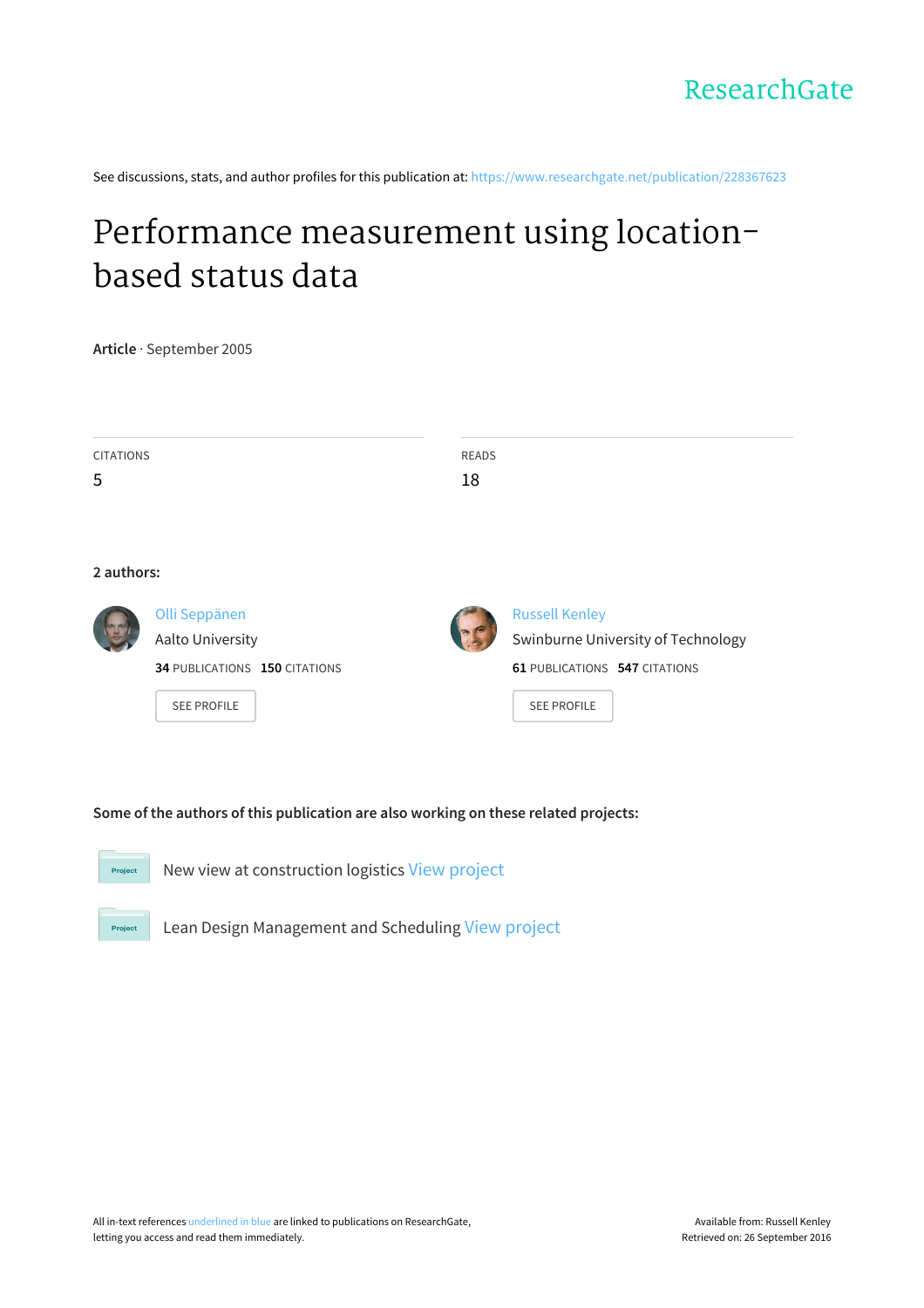## **PERFORMANCE MEASUREMENT USING LOCATION-BASED STATUS DATA**

### **Olli Seppänen<sup>1</sup> and Russell Kenley<sup>2</sup>**

### **ABSTRACT**

Much attention has been placed on measuring performance of activity completion in Lean literature, using techniques such as Percentage of Planned Activities Completed (PPC). Originally intended as one component of measuring *plan execution*, along with measures of Planned Productivity, PPC has been extensively researched but Planned Productivity has been neglected.

Using a lean methodology based on location-based scheduling enables an alternative performance measurement system. This paper proposes a method which makes possible the gathering of large amounts of performance data without too much effort. The method is an important contribution to the available suite of lean methods.

Performance measurement using location-based status data is a method which has much in common with earned value analysis, and is able to use the progressive performance through each location of the project as the unit of measurement. The equivalent indicator to PPC is provided by measuring against the planned completion of a location. Furthermore, before commencing work the site checks the actual quantities in each location. Planned Productivity is measured during implementation, with the start date and finish date, actual quantities and average resources used in each location being recorded. This information can be used to calculate actual productivity. The location-based data gives the ability to measure within tasks, revealing not just completion of stages as in PPC, can measure against Planned Productivity. The actual productivities can be used to forecast problems in the future and to evaluate the feasibility of alternative control actions. In addition, the location-based actual information combined with the original Bill-of-Quantities and schedule reveals the erroneous assumptions made during preplanning and facilitates learning on future projects.

### **KEY WORDS**

Flowline, PPC, Performance measurement, Location-based.

### **INTRODUCTION**

Performance measurement is important for mea- relatively few attempts at productivity measures, suring the success of any management philoso-with those being adopted from conventional conphy, and one of the main performance indicators struction management, such as the Labour Utilisaof lean construction methodologies, such as the tion Factors (LUF) compared with PPC by Chitla Last Planner System<sup>™</sup> (LPS), is Percentage Plan and Abdelmhamid (2003). Complete (PPC) (Ballard and Howell 1998). Introduced by Ballard and Howell (1994) as *plan* a location-based approach, such as Flowline, also *execution*, with the measures of *Percentage of* require production performance measurement. *Planned Activities Completed* and *Planned Pro-*Kenley (2004), defined flowline as location-based ductivity as its measures of performance, PPC has activity management driven by the principle of dominated conferences since then with many continuous use of work resources. Flowline is a

papers which adopt this method, and evaluate project performance by measuring PPC. There are

Lean construction methodologies which adopt

<sup>1</sup> PhD Student, Department of Civil and Environmental Engineering, Helsinki University of Technology, Technology Manager Dynamic System Solutions Ltd., Pohjoinen Rautatiekatu 29B, FIN-00100 Helsinki, Finland, E-Mail olli.seppanen@dss.fi, website www.dss.fi

<sup>2</sup> Professor of Construction. School of Built Environment, Unitec New Zealand, Private Bag 92025, Auckland, New Zealand, Phone +64 9815 4321 (7374), FAX +64 9815, rkenley@unitec.ac.nz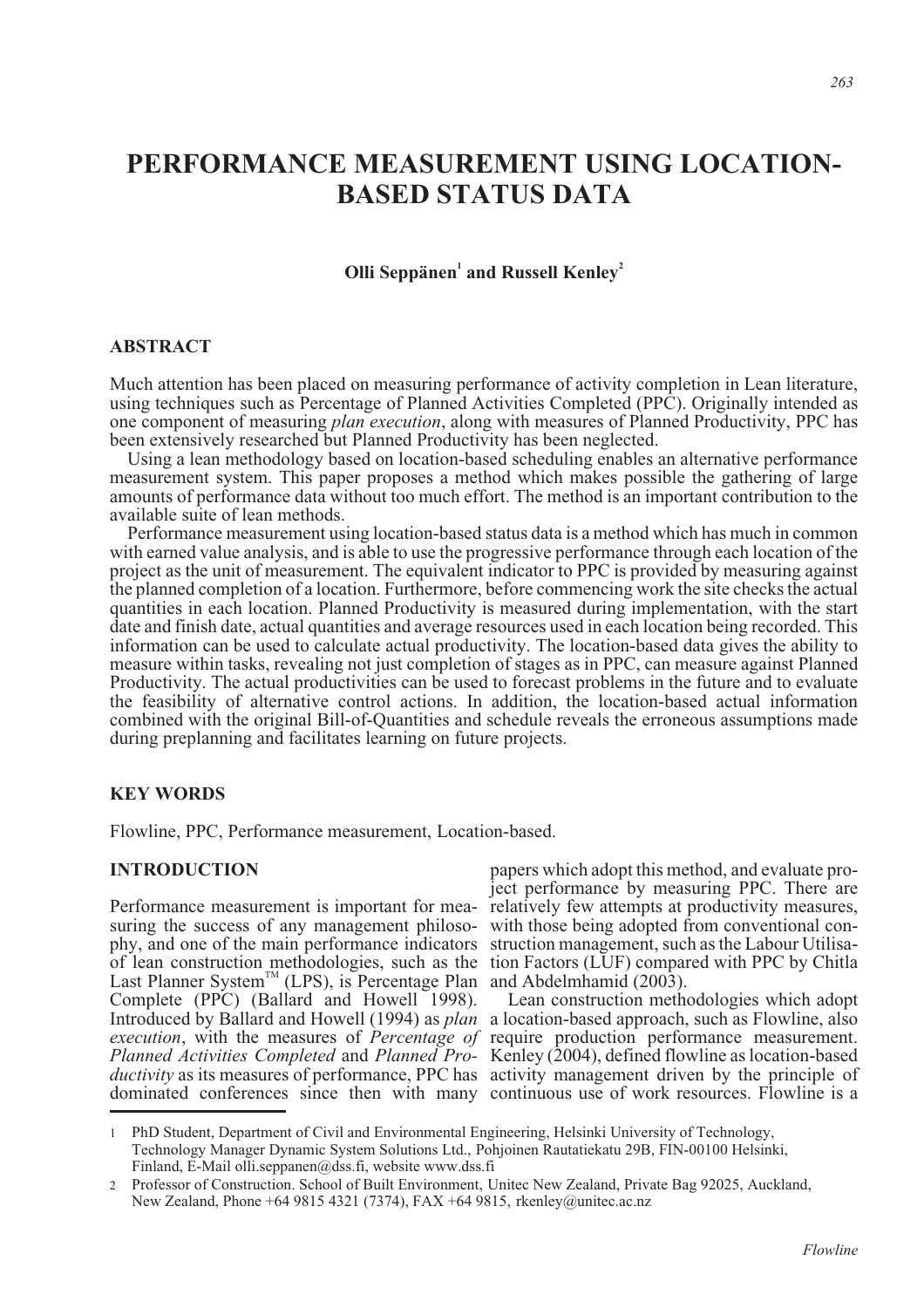management philosophy for construction produc- intended meas tion, otherwise known as: 'Line-of-balance', Howell 1994). 'Construction planning technique', 'Vertical Pro- duction Method', 'Time-Location Matrix model', duction Method', 'Time-Location Matrix model', problem, as the completion of work within loca-<br>'Time Space Scheduling method', 'Disturbance tions equates to PPC and the rate of production scheduling' and 'Horizontal and vertical logic scheduling for multistory projects' (Harris and Ioannou 1998). Kenley (2004) reintroduced the most evocative term for a Lean thinker, that of Furthermore, the knowledge of planned, and 'Flowline' (from Mohr 1991)<sup>3</sup>.

Chitla and Abdelmhamid (2003) stated "*The Percent Plan Complete (PPC) is a metric that reflects the effectiveness of production planning and the reliability of workflow from one trade to another*." This is an interesting definition and one which highlights a concern in the interpretation of activities, with commitment flowing through the workflow, yet ignores the original role for produc-chain.<br>
tivity measurement. An assumption within loca-<br>
Thus, the adaptation of PPC into the flowline<br>
tion-based Flowline production management is methodology and the dev that workflow is not only predictable, but planned and continuous—not interrupted. This is not a requirement of LPS, which is a production control method rather than a planning tool and uses PPC "to measure the quality of the commitments made and the reliability of workflow, the number of completed assignments is expressed as a ratio of **LOCATION-BASED SCHEDULING BASED** the total number of assignments made" (Chitla **ON LOCATION-BASED QUANTITIES** and Abdelmhamid 2003) in a given week or perhaps daily (Ballard and Howell 2003).

one great advantage over activity-based systems. This advantage is that the setting of daily task assignments and completion can be replaced with commitment to a chain of progress through locations—requiring equal prior commitment as in LPS—providing completion of scheduled workflow through locations. This is an important point, because the key philosophical difference is between committing to an activity as a once off venture, and committing to a chain of activities through a sequence of locations. The latter is a Location Breakdown Structure of the project. The much greater and more effective commitment for Location Breakdown Structure is a hierarchical the delivery of lean principles on projects.

completion performance measure of plan execution—but provides little information with regards to the rate of production. One criticism could be that deliberately slowing the work and setting few tasks would lead to improved PPC, but slowed floors and, for suitable projects, the floors are subproduction. As with Earned Value Analysis divided into rooms, apartments or other spaces. ([Kenley 2003](https://www.researchgate.net/publication/236612621_Financing_Construction_Cash_Flows_and_Cash_Farming?el=1_x_8&enrichId=rgreq-7d77529c3fe32bd5a55ccbb1b3416789-XXX&enrichSource=Y292ZXJQYWdlOzIyODM2NzYyMztBUzo5OTkyNjUwMzU5MTk0NEAxNDAwODM1NzQ0MzM3)), performance measurement Each activity item and quantity has a logical hierrequires consideration of time as well as comple-archy level where it is most meaningful to be caltion. Yet Planned Productivity was always an culated. For example, quantities of the structure

management philosophy for construction produc- intended measure of Plan Execution (Ballard and

Flowline provides a unique solution to this problem, as the completion of work within locaaccording to the flowline schedule—complete with continuity and work-flow—provides the planned productivity performance information. actual, quantity data, production rates and resources; provides a great deal more information than is available with PPC. It must however be noted that making tasks ready, using lean meth- ods, is assumed and necessary, however this is done for chains of activities rather than discrete chain.

Thus, the adaptation of PPC into the flowline system have the potential to improve the perfor-<br>mance management of Lean construction pro-<br>jects. This paper proposes just such a hybrid performance management system which measures Plan Execution.

However, the location-based strategy provides ment needs location-based quantities and a The proposed system for performance measureflowline schedule which has been based on the quantities as starting data (it is possible, but undesirable, to mimic scheduling by days). Quantity information is critical to get the benefits of flowline management, because the flowline planning method optimizes the production rates to achieve continuous resource flow. If quantities or productivities are unknown, the durations are guesses at best and continuity can't be assured.

The key difference here is that PPC is a target Depending on project type, Location Breakdown Quantities should be estimated by using the model of physical locations of the building. Structures can be very different. In normal building projects, however, the first hierarchy level is composed of buildings or structurally independent parts of buildings, the next hierarchy level has

<sup>3</sup> Harris and Ioannou (1998) also identified the terms used in engineering construction such as highways, pipelines and tunnels, as 'Time versus distance diagrams', 'Linear balance charts', 'Velocity diagrams' and 'Linear scheduling'. Kang, and Park, et al. (2001) also identify 'Horizontal and vertical scheduling', and 'Multiple repetitive construction process'—but aimed these at the specific case of vertical replication repeated in multiple buildings.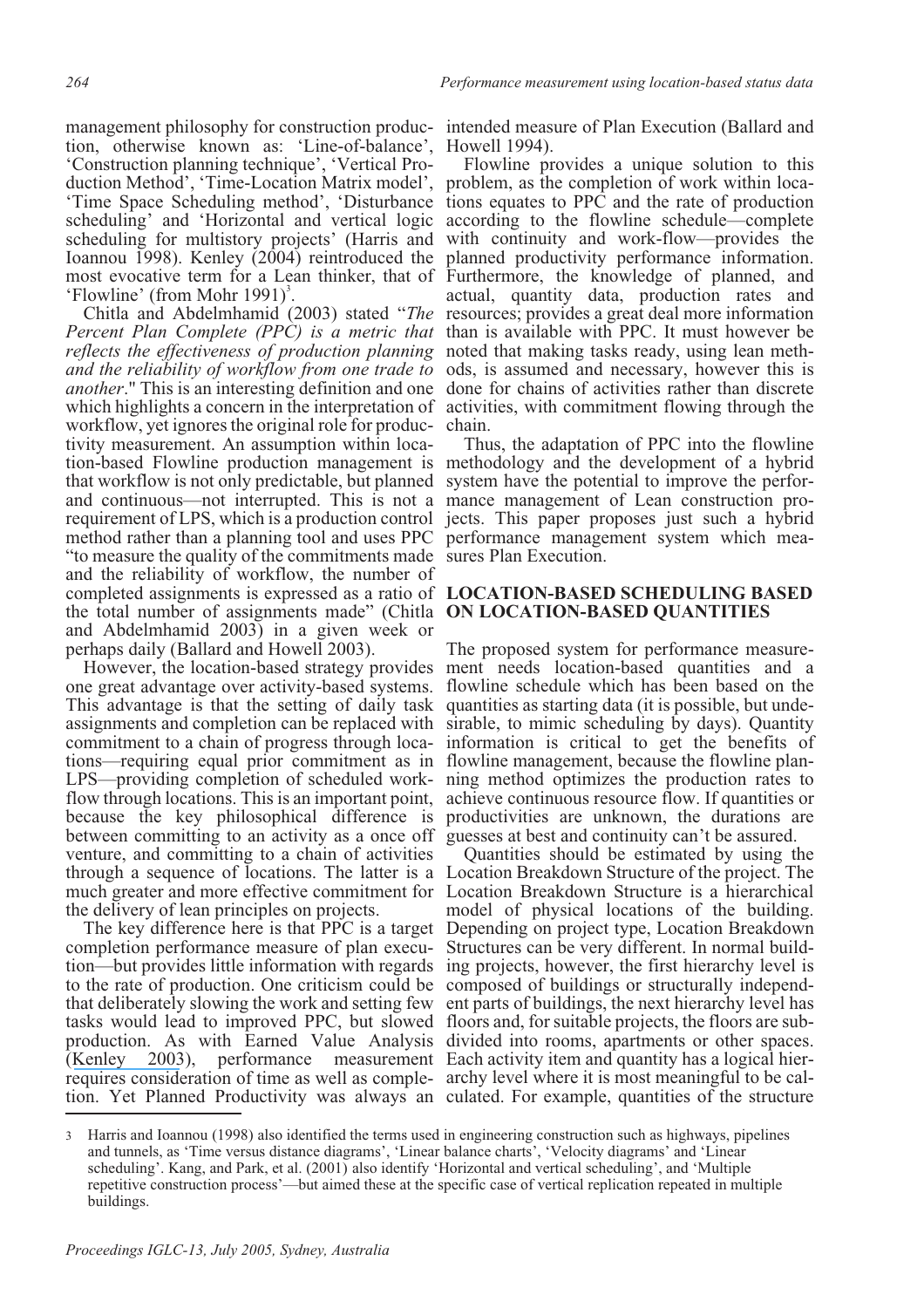are meaningful at the floor level of accuracy while availability and a realistic but tight estimate of finishes and fittings can be calculated for each productivity (this contrasts with unfortunate individual room. Finer detail is more suitable for common practice, which is to allow an approxi-<br>measuring completion by location. Longer dura- mate duration, such as a number of days, for an measuring completion by location. Longer dura-<br>tion activities at the higher location breakdown would require percentage completion.

resource needs, quantities can be transformed into unexpected. Unexpected variation can be durations in a location by using productivity accounted for by using simulation to assess the information. The usual problem is that for subcon-risk of interference to the succeeding trades tracted work in commercial construction, produc- (Kankainen & Seppänen 2003). If productivity is tivity data is often not avai issue has been addressed by developing a required production rate can be achieved by common productivity database by a joint effort of adding or decreasing resources. construction companies (Olenius, Koskenvesa & construction companies (Olenius, Koskenvesa & The main benefit of using location-based quan-<br>Mäki 2000). If productivity data is not available, tities is to be able to plan continuous work flow durations have to be estimated based on the plan- with even or balanced resource use for subcon-<br>ner's knowledge and expertise of duration and tractors and direct labor. Just drawing task lines resource use. This allows a measure of productiv- with parallel slopes is not enough, because it<br>ity to be calculated backwards from quantity and requires the implicit assumption that either quanity to be calculated backwards from quantity and requires the implicit assumption that either quan-<br>resource use and can be refined in future projects tities are the same in each location or that information. The usual problem is that for subcon-risk of interference to the succeeding trades tracted work in commercial construction, produc- (Kankainen & Seppänen 2003). If productivity is

ity estimates, made within the Lean Construction made by those that consider linear scheduling to literature, is that waste has been already included be simplistic). This assumption is dangerous in current estimates. On the other hand, there is because it may damage the potential benefits of variability associated with productivities. In loca-flowline production management with resultant tion-based planning, the idea is to set realistic pro-and unexpected fluctuating resource needs. duction rate targets based on quantities, resource Figure 1 shows an example of flowline scheduling

To plan production rates and to get an idea of from the variation in production: it ceases to be activity without due regard to the specific con- text). This in fact removes a great deal of surprise

by the use of performance measurement systems. resources are added or decreased based on One common criticism against using productiv-demand in each location (this is a common error



Figure 2: Forecasting production after performance variation

Experience indicates this statement is not true in engineering construction, where production rates are expected.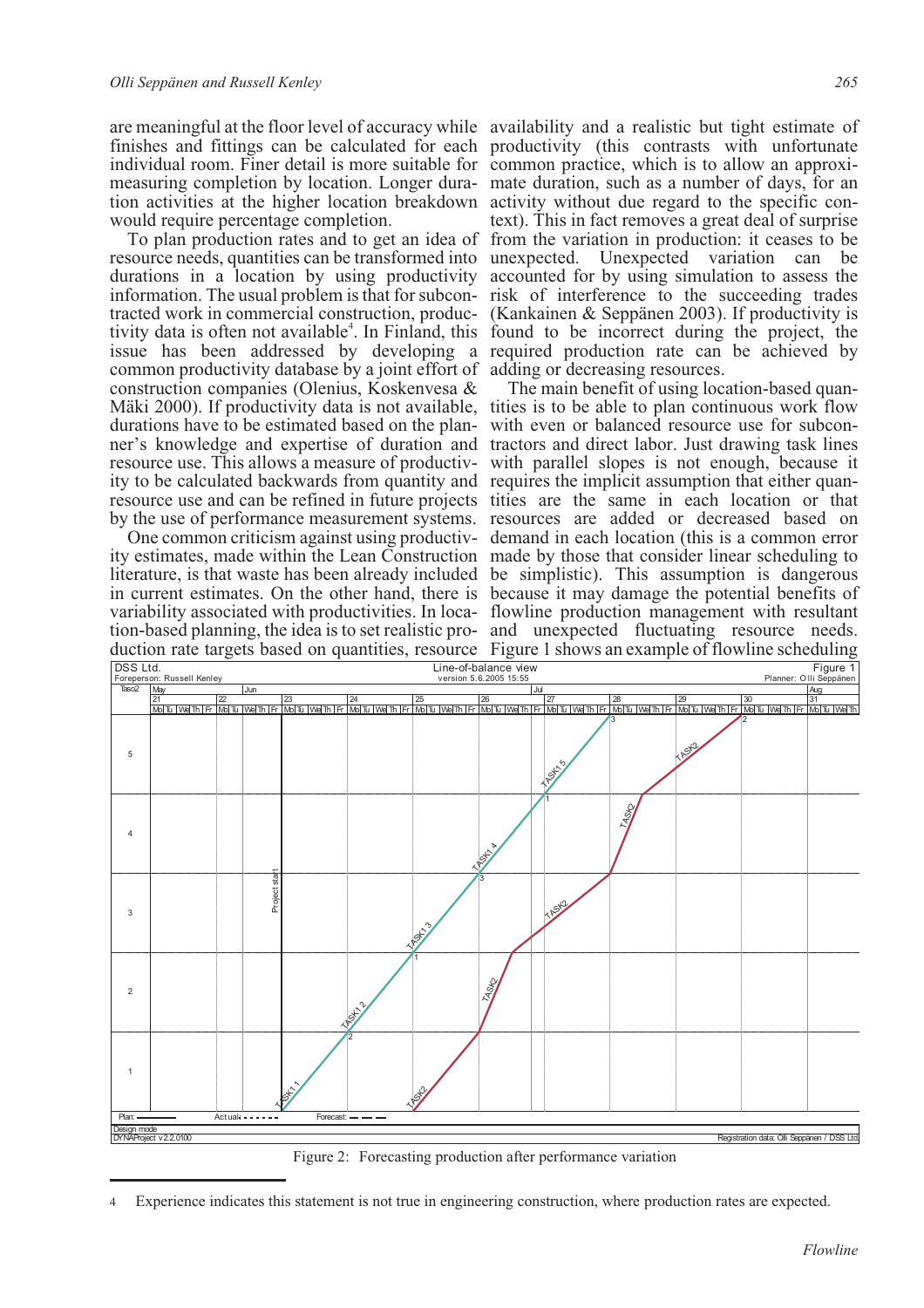with two lines having the same quantities. Task 1 because it is not possible to know the exact time tion, while task 2 has different quantities but uses the same resources in each location, and thus the slope of the line varies. The small numbers at the measurement errors will cancel each other out. top of each of the line segments of task 1 show the resource needs for each location. Both tasks have two hours a week on a 15,000 m2 project the same total duration over the project. However, task 1 will probably not be implemented as would give more accurate results but is very diffiplanned because of fluctuating resource needs. It is unlikely that the subcontractor will provide ments to the work-crew may enable more accurate more men exactly as needed to achieve location-data recording. based production rate requirements. On the other hand, task 2 can be implemented as planned if the **LOCATION-BASED PERFORMANCE** sistently achieve the aligned production rate. By using location-based performance measurement it The following performance measures can be cal-<br>is then easy to estimate if the production rate culated based on the data above: is then easy to estimate if the production rate culated based on the data above: should be adjusted by increasing or decreasing resources. This results in much fewer adjustments and gives the subcontractor confidence that they can continue with the same resources until the end of their contract. forces the line to have the same slope in each loca- when the crew finished in a location or how long a subcontractor provides enough resources to con- **MEASURES** 

### **GETTING ACTUAL DATA DURING PRODUCTION**

poses:

- 1) to evaluate immediate need for control actions,
- 2) to learn the correct productivity rate for future actual quantities are unknown, the planned quanprojects, and
- 3) to estimate the productivity effects of control actions, deviations and process improvement initiatives.

To achieve the information needed for production control, the performance data needs to be obtained almost in real-time and to correspond with the original plan. In location-based scheduling, the most accurate unit of scheduling is the location. Thus it makes sense to measure performance in means daily control of work to observe resource each location as opposed to measuring performance as function of fixed time periods (with used in planning control actions: how much more percentage completion).

To be able to calculate the performance measures described in the next section, the following information should be gathered in each location for each task:

- actual quantities
- actual resources
- actual shift length and days off
- actual start and finish dates
- actual deviations

Based on the author's Finnish experiences on real will be minor measurement errors in each location tion continues with the same production rate as

crew worked on any given day. However, because there are many locations in a typical project, these The time needed to get this information is about (Seppänen & Aalto submitted). Monitoring daily would give more accurate results but is very diffi- cult to implement. Shifting recording require- ments to the work-crew may enable more accurate

- total effective duration  $=$  actual finish date  $$ actual start date – interruptions – days off
- actual production rate (units  $/\sin\theta$ ) = actual quantity / total effective duration
- actual manhours /  $day = actual number of re$ sources \* actual shift length
- actual resource consumption (manhours / unit) = (actual manhours  $\frac{1}{4}$  day)  $\frac{1}{4}$  actual production rate

Actual performance data is needed for three pur-Actual production rate has lower starting data requirements. It just needs actual quantities with finish dates and start dates for each location. If tity can be substituted to arrive at a rough measure. The production rate doesn't indicate whether the work has been more or less productive than planned but it can be used to forecast future progress if no control actions are taken and if the production continues as before.

> Actual resource consumption is a much more powerful measure but it requires the knowledge of actual shift lengths and actual resources. This fluctuations and work times. The measure can be resources (having the same productivity) or longer days (with the same resources) are needed to achieve the original plan. The location-specific measures of a single task can be used to estimate the variability of production rates and resource consumptions associated with a trade.

### **FORECASTING FUTURE PROBLEMS**

case studies, the monitoring should be done at actual production rates can be used to make least weekly to get accurate enough results. If the schedule forecasts. The schedule forecasts are calmonitoring is weekly instead of real-time, there culated based on the assumption that the produc-Unlike PPC, which is an optimizing indicator (approaches 100% at optimum performance),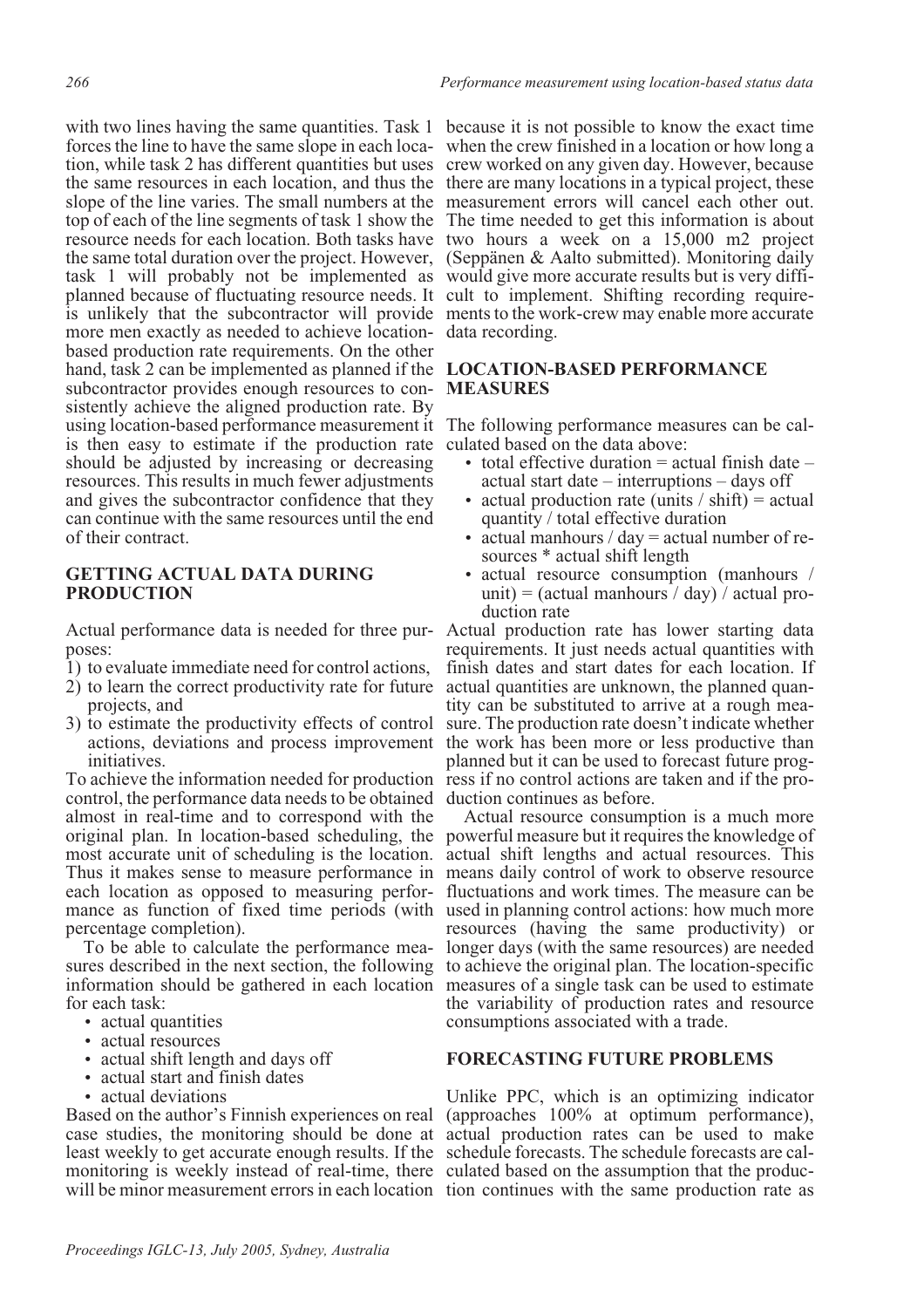before, unless control actions are taken. This can **OPTIMIZING CONTROL ACTIONS** be shown graphically by plotting the actual line and the forecast line into the flowline diagram. Performance measurement data can be directly Graphically the forecast line is just an extrapola- utilized to find out reasons of deviations. Production of the actual line. CPM logic in the original tion rate deviation can be caused by one of the fol-schedule can be u schedule can be used to estimate the effect on lowing reasons or their combination: future trades by applying the same logic to forecast lines.

In figure 2, a simple example is presented. There are three tasks in five locations. Task 1 has started as planned but has been consistently slower than planned. Tasks 2 and 3 have been<br>started earlier than planned because project management has felt uncomfortable with long start-up delays (this habit of starting early and not actually First three points are revealed directly by the gathimplementing the planned buffers has been dis- ered actual data. Productivity differences a cussed in Seppänen & Kankainen 2004). Task 2 revealed by the resource consumption measure. has actually been a bit faster than planned. Fore-<br>casts have been calculated based on actual pro- assumptions or measure of quantities, the natural<br>duction rates and giving most weight to the last control action is to che two finished locations (weight of last location is the deviation will repeat in the following locatwo finished locations (weight of last location is the deviation will repeat in the following loca-<br>three times the weight of preceding location). By tions. If the deviation is repeating, the production applying CPM Finish-to-Start relationship for will be late even if the productivity is as planned. each location, the forecast lines of task 2 and task If the deviation is a once-off exception, the effect 3 are forced to shift because predecessors are forecasted to be late. Unless task 1 can be accelerated there will be breaks in resource flow of tasks 2 resources than planned and if there is high confiand 3. implementing the planned buffers has been dis- ered actual data. Productivity differences are

done to correct the problem, resource consump-monitored closely. The resources might be more tion information is needed.

- actual quantities are larger / smaller than planned
- less or more resources than planned have been utilized
- workhours / day have been more / less than planned
- productivity has been higher / lower than planned

If the deviation has been caused by inaccurate casts have been calculated based on actual pro- assumptions or measure of quantities, the natural will be more localized.

To properly answer the question what should be ing the schedule, the situation should be If the subcontractor provides fewer or more dence in productivity estimates used in develop-



Figure 2: Forecasting production after performance variation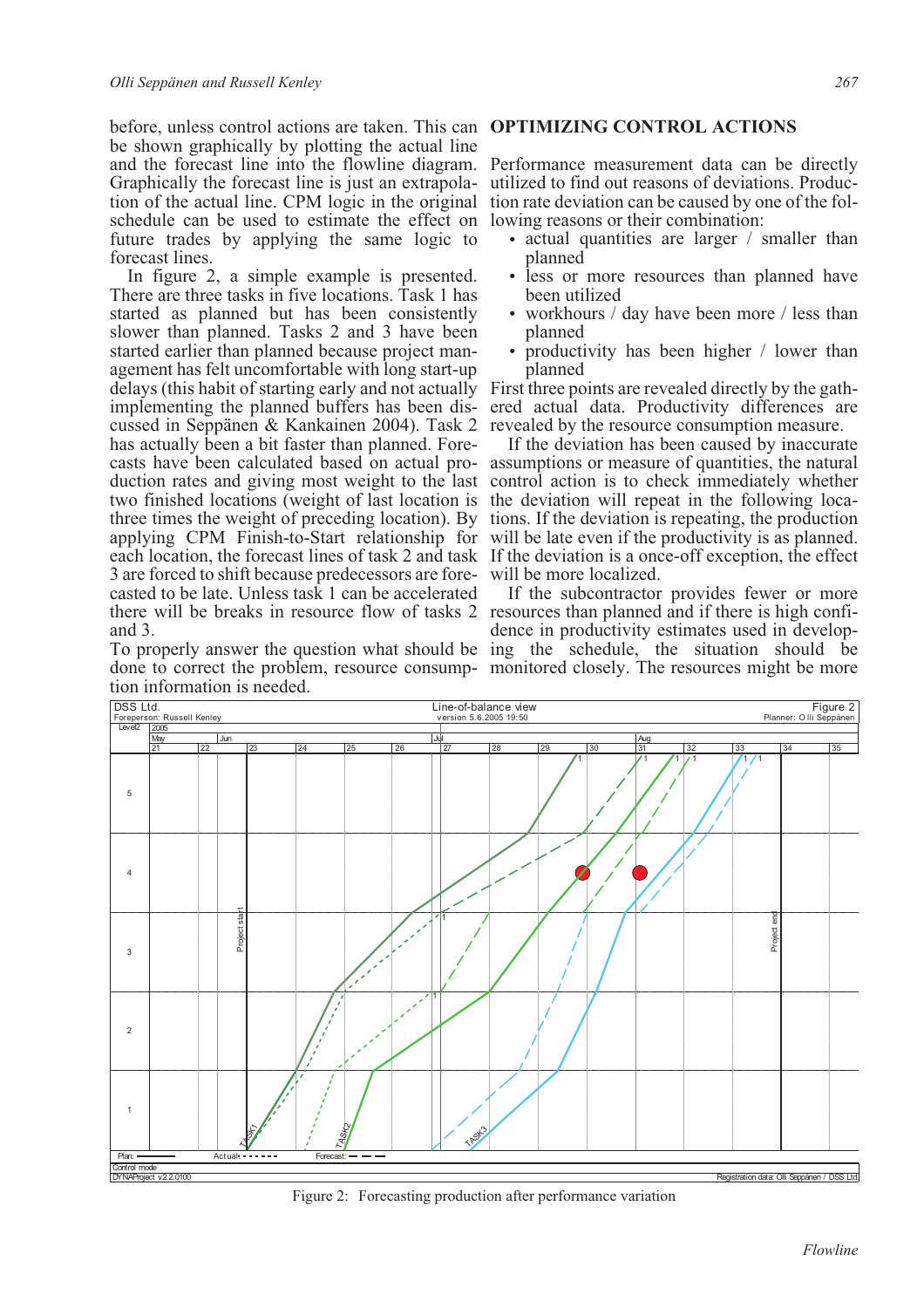aren't, there will be deviations in the future.

Differences in productivity indicate that the subcontracted work accurately. resources are more / less skilled than the average, the work is more / less difficult than planned or is to show the productivity effects of implementthere are more / less non-value adding activities (i.e. waste) included in the work or even that ling. Lean construction tools aim to increase pro-<br>ductivity by reducing the amount of waste in the process, where waste is the expending of effort or the using up of resources without producing value (Macomber and Howell 2004). The use of these tools should be reflected in the labor consumption the sub-contractors trade is consistently higher in measure, this will remove surprise in planned performance.

The production rate can be increased by adding ductivity by using more skilled workers or multiing the amount of waste. The production rate can be decreased by using less resources or using shorter days. Decreasing productivity is not an management decisions. In contrast with the earlier option because this leads to waste (and increased cost). resources, working longer days or increasing pro- **CONCLUSION** 

The actual productivity is known, therefore it is easy to calculate how much more resource (of measured. Thus Plan Execution is measured in same skill level) are required or how much longer both completions and productivity, as originally days the existing resources should work, to catch up with the original plan. By negotiating with all the subcontractors affected and taking into account their resource availability, it is possible to arrive at a control plan which is optimal for everyone. The control plan may include adding many locations. The production rates can be used resources to some tasks, decreasing the resources of other tasks and working longer days on a third task. The experience of authors indicates that the subcontractors are happy to get help from the General Contractor to find ways of achieving their contractual milestones and to prevent work interruptions of succeeding trades. Informed decisions about control actions are possible only if there is ity measure is an objective measure and allows data to support the planning.

### **UTILIZING THE MEASUREMENT DATA IN FUTURE PROJECTS**

In addition to using the measurement data to make Ballard and Howell (1994) "Implementing Lean informed production control decisions, the data can be used to preplan future projects with a higher level of confidence. Location-based schedules need the productivity information together with the quantities and resources to arrive at duration in each location. Even though projects may be individual, the work is often the same in all projects. Thus the actual productivity rates can be used in a wide variety of projects, if the task has the same work content. By using location-based

or less productive than the average but if they performance measurement techniques, it is easy to gather enough data to preplan even

> Another way of utilizing the performance data ing lean methods and tools. The productivity of projects using lean management methods should be higher than other projects. The location-based<br>performance data gathering is an easy way to estimate the productivity gains. The benefit can be shown to the subcontractors, who should be willing to reduce their bid price on future work, if the general contractor can show that productivity of their own projects rather than in their competitors' projects.

skilling, changing design to less difficult or reduc- This paper has presented a simple but effective way to get performance measurement data which can be directly utilized to support production measures which are based on measuring completion of discrete activities (such as PPC), the production rates and productivity are directly intended by Ballard and Howell (1994). The method gives a reasonably accurate estimate of production rates and labor consumption because they are measured in each location and the measurement errors cancel each other out if there are to forecast a trade's future performance and its effects on succeeding trades. The productivity measure can be used to optimize control decisions and to show productivity enhancing benefits of lean process improvement initiatives. Actual productivities can be used in future projects to achieve more reliable production. The productivcomparison between different projects having similar work.

### **REFERENCES**

- Construction: Improving downstream performance". 2<sup>nd</sup> Annual Conference on Lean Con*struction*. Catolica Universidad de Chile, Santiago, Chile.
- Ballard, G. and G. Howell (2003). "An update on last planner". *11th Conference of the International Group for Lean Construction*, Blacksburg, Virginia.
- Chitla, V. R. and T. S. Abdelmhamid (2003). "Comparing process improvement initiatives